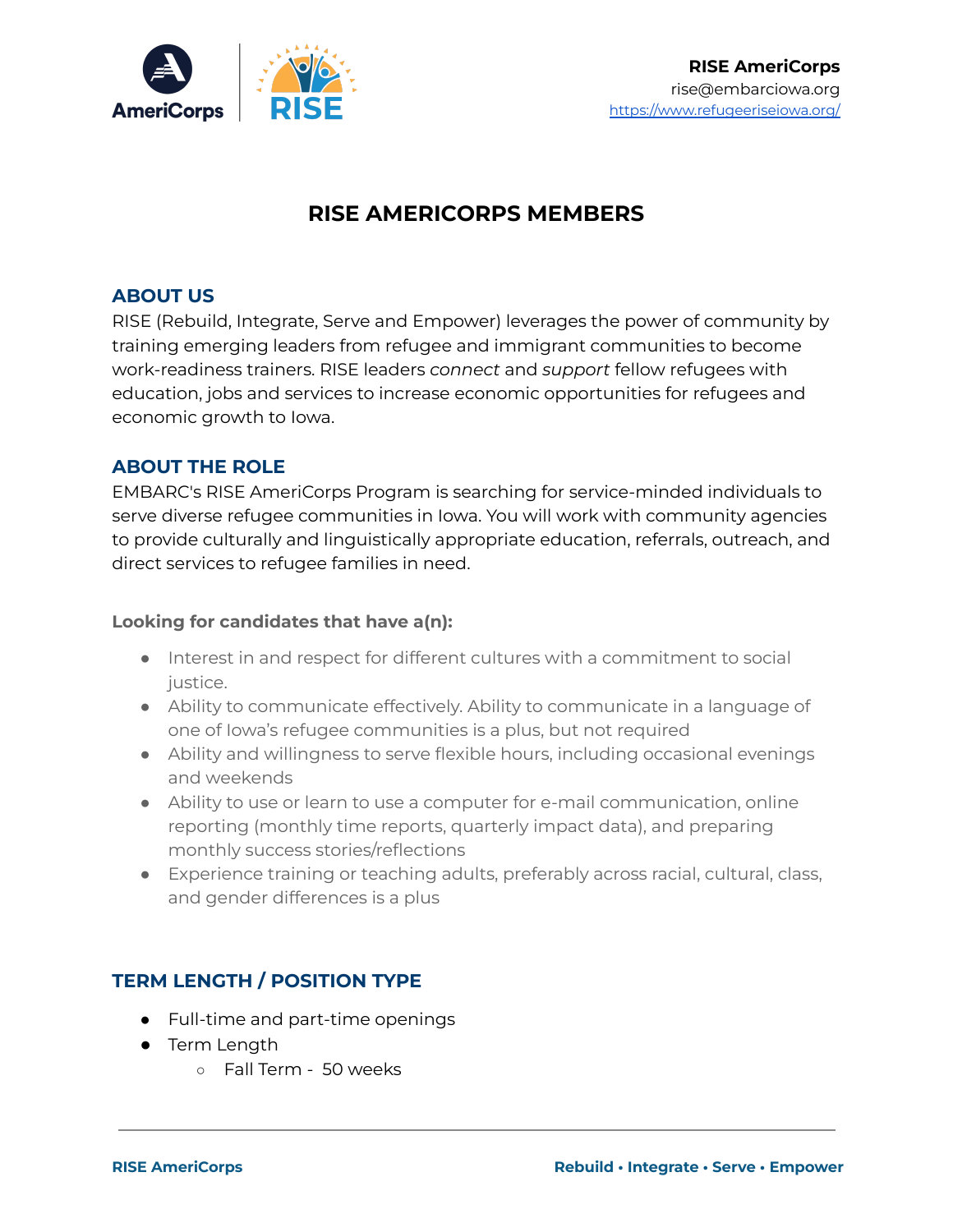

○ Spring & Summer - 12, 20 or 26 weeks

#### **SERVICE SCHEDULE**

This position requires serving Monday through Friday between the hours of 8 am and 5 pm with occasional weekends and evenings required for special events. Sick or personal days are allowed, but members lose possible days to earn the required number of hours needed to successfully complete the term of service. There are additional benefits offered if the member has a compelling personal circumstance.

#### **KEY RESPONSIBILITIES**

- **● RISE AmeriCorps Program Activities**
	- Participate in 30 hours of WorkForce Development Training from EMBARC staff and other workforce agencies
	- Attend 2 RISE AmeriCorps mandatory training throughout the year such as Orientation and Life After AmeriCorps training
	- Maintain accurate and consistent data tracking to complete RISE AmeriCorps program monthly reports for services administered including pre and post-assessment
	- Communicate and serve with a diverse team of staff, AmeriCorps members, volunteers, partner families, and community members.
	- The program may require the member to engage in additional allowable activities that support the AmeriCorps program design and which help the program meet its goals as outlined in the approved AmeriCorps application. In no circumstance, will members be asked or allowed to perform prohibited activities.

#### **● Site Specific Member Service Activities**

- Provide targeted, linguistically and culturally appropriate outreach, assessment, and supportive services
- Assist community organizations that provide tailored work readiness and skill development training
- Facilitate connections between refugee and the mainstream communities through a collective impact framework
- Provide refugees with appropriate connections to job training and skill development resources through small group workshops and one-on-one advising.